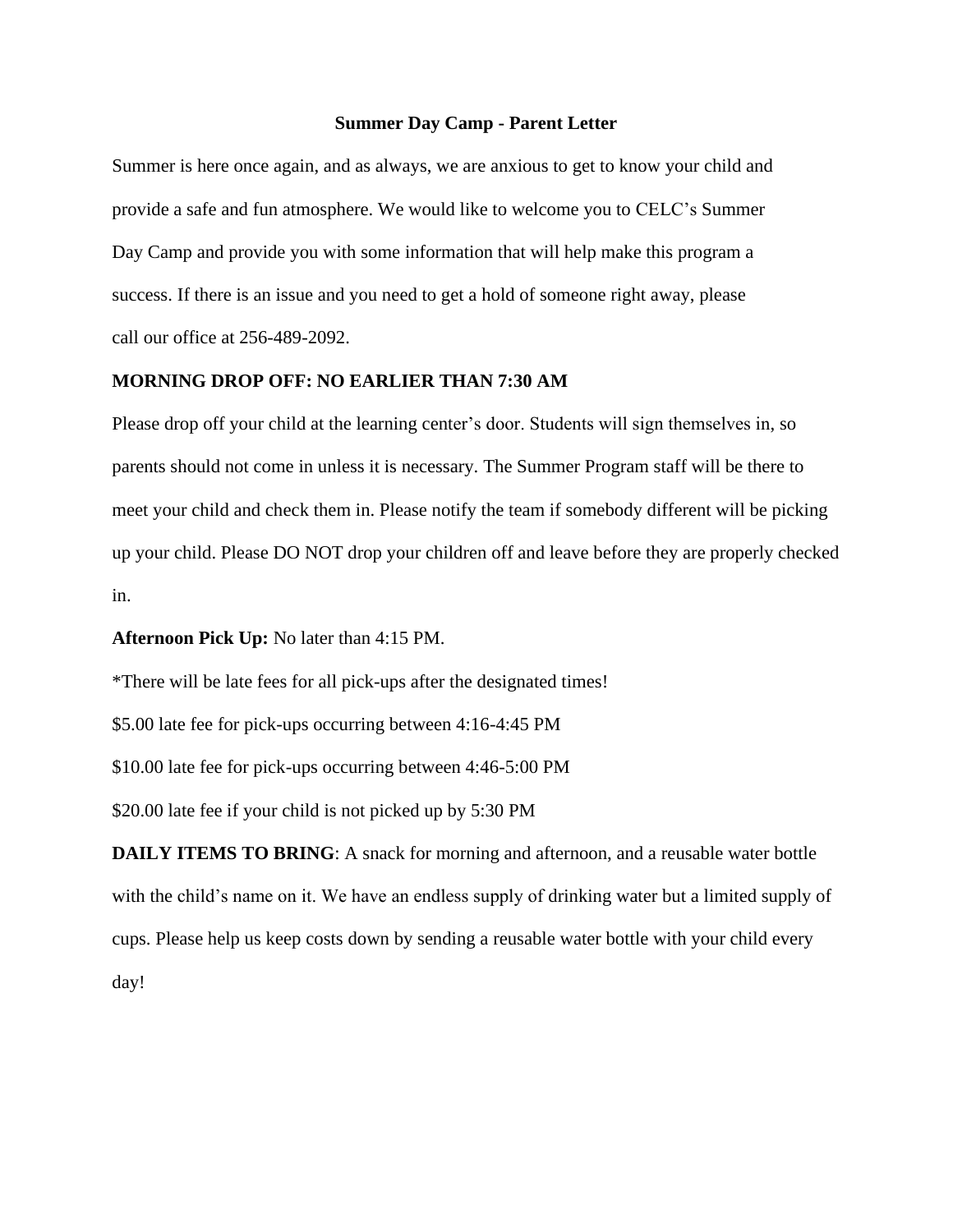**ITEMS NOT ALLOWED:** Please leave money, electronic devices, and toys at home. We will not be responsible for lost or stolen items.

**OPENING DAY:** At the beginning of each week, there will be an outline of the week's activities. If you are new, our staff will introduce themselves and go over any basic ground rules. **SPECIAL EVENTS & SCHEDULES:** Check our weekly calendars to determine necessary clothing or items for the planned activities and field trips. These calendars will be sent via email or text and available in our office and when you pick up/drop off your child. Please send sunscreen and a water bottle with your child every day as we will be outside in the sun. **LUNCH:** A vegetarian lunch will be provided every day. Each full-day participant needs to bring a snack for the morning and a snack for the afternoon. Lunches are provided, and snacks are generally not offered. Please do not send food that needs to be prepared, refrigerated, or heated! Snacks may be provided at times for different activities, so please let us know if your child has any specific food allergies.

**SPECIAL NEEDS**: If there are any special considerations that you feel we need to be aware of regarding your child (medications, allergies, behavioral problems, illnesses, etc.), please let our summer staff know.

**GROUND RULES:** Our goal is to ensure that each child has an enjoyable and fulfilling experience as a participant in our program. We will always emphasize positive ways to deal with difficult situations. Children must stay with their designated camp leader. They must ask permission to use the restroom, join other activities, early departure, etc. This is to ensure the safety of the campers. Everyone is here to have fun! Bullying, dangerous play, and violence will not be tolerated. Our policies on discipline include verbal warnings, one-on-one discussions, time-outs, parent conferences, and possible removal from the program.